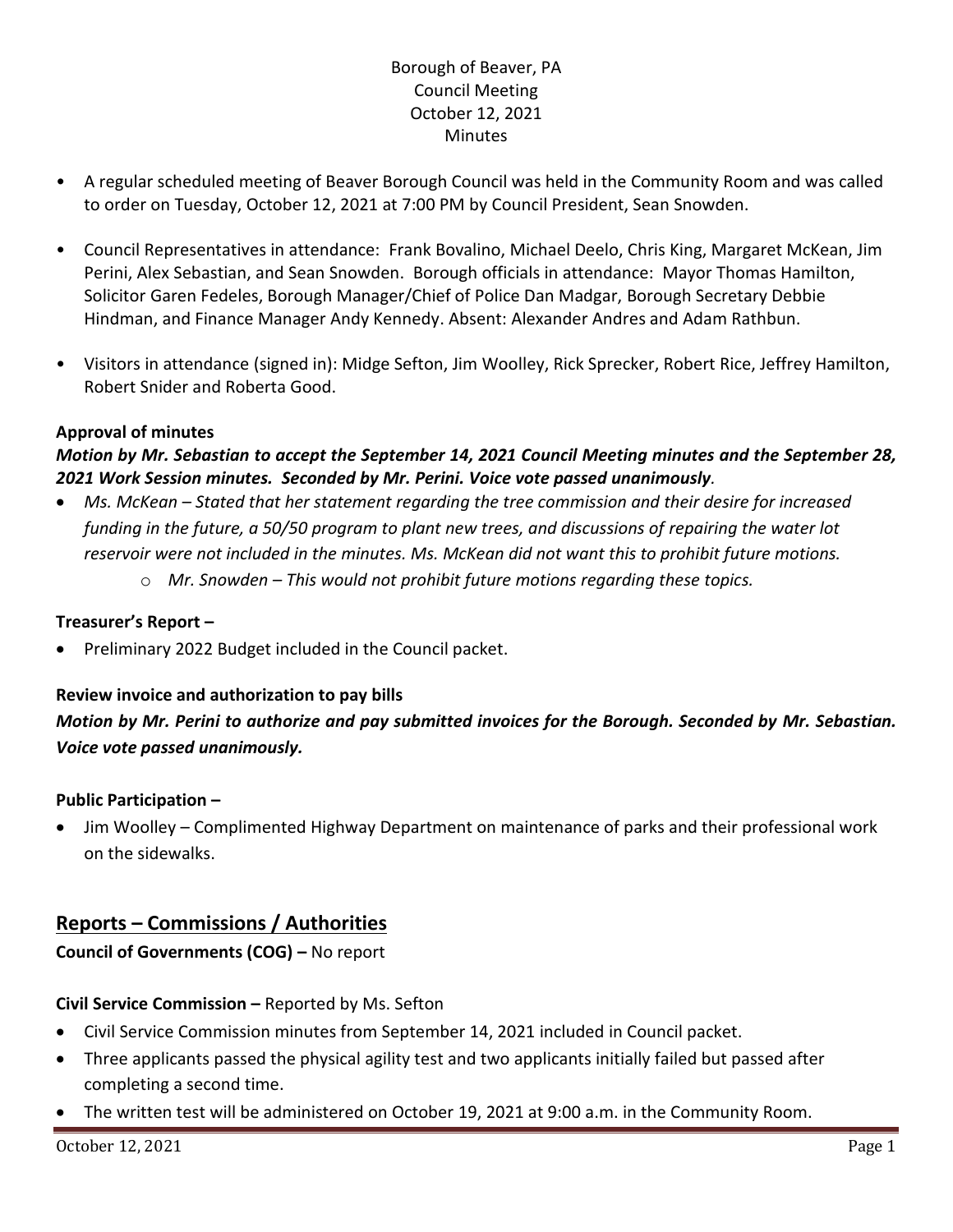- Civil Service Commission will hold their next meeting on November 17, 2021 after written test results are received. Those who pass the written test will move on to the oral test. Oral tests are expected to take place before the end of the year.
- A list of qualified candidates will be given to Council after the oral test. This list will be valid for one year.

# **Zoning Hearing Board (ZHB) –** No report

# **Planning Commission –** Reported by Mr. Rice

- September 20, 2021 Planning Commission meeting minutes included in Council packet.
- The Planning Commission will meet again on Monday, October 18, 2021. A recommendation and/or progress report is expected on a number of items including on street parking and new zoning.
	- o Mr. Rice requested to present a quick report of updates at the October Work Session.

# **Tree Commission –** Reported by Mr. Madgar

- September 27, 2021 Shade Tree Commission meeting minutes included in the Council packet.
- Highway department is working with Ms. Lonnett-Roman to plant new trees along Buffalo Street. Expecting to have all of the trees planted along this street by the end of the year.
- Ms. Lonnett-Roman has designed landscaping for Clark Park and will be installed in the spring of 2022.

# **Code Enforcement Officer Report –** Reported by Mr. Sprecker

- September 2021 Code Enforcement report enclosed in the Council packet.
- Updated Council on status of property on 4<sup>th</sup> Street.

# **Historic Architectural Review Board (HARB) –**

• HARB meeting notes from April 5, 2021 included in the Council packet.

# **Municipal Authority –** Reported by Mr. Deelo

- Municipal Authority meeting scheduled for September 15, 2021 was cancelled.
- Municipal Authority Engineer report for mid-August 2021 through mid-September 2021 included in the Council packet.
- Considering projects to apply for the Beaver County American Rescue Plan Grant.

# **Shaw Park/Pool –** No report

# **Reports**

# **Manager's/Police Report –** Reported by Mr. Madgar

- Reviewed Borough Manager report provided in council packet.
- Clark Park Update
	- $\circ$  The aggregate is being delivered tomorrow and half is scheduled to be completed this week and the other next week. Expecting the concrete around the monument to be completed by the end of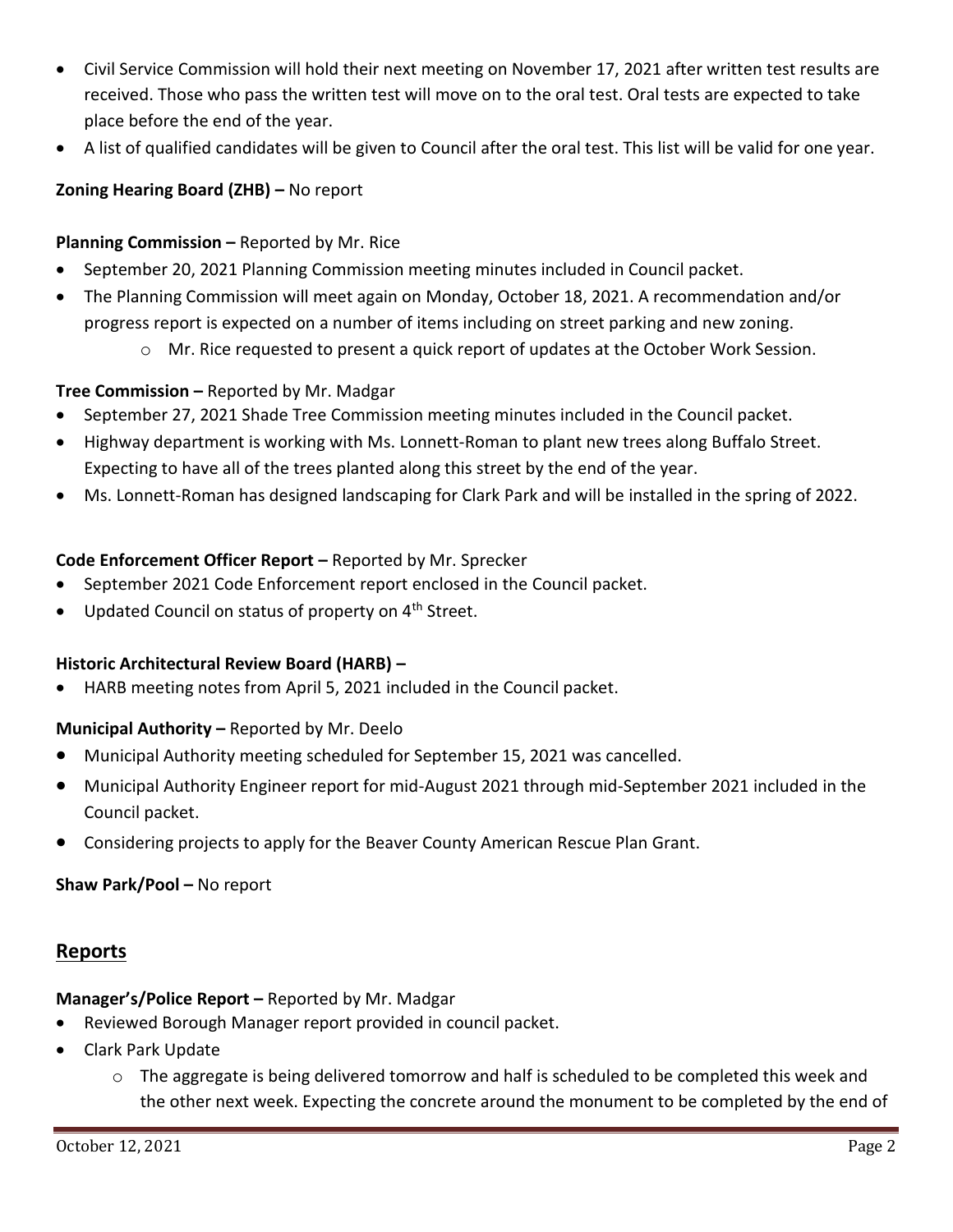next week. Wilson Restoration is not able to complete this work until this concrete pad is completed.

- o Highway Department is working with the electrical company for conduit underground for lighting.
- o Will continue to keep Council updated.
- Concrete sidewalk has been completed at Bouquet Park along 5<sup>th</sup> Street. Will continue to expand sidewalk to accommodate strollers and wheelchairs either later this year or 2022.
- 2006 Police trailer sold on Municibid for \$4,300.00.
- 2021-2022 CoStar Road Salt Contract came in at \$68.52/ton. The previous two years had a contract of \$80.59/ton.
- Trick or Treat will be held Thursday, October  $28<sup>th</sup>$  from 6:00 p.m. 8:00 p.m.
- Hometown Happenings to host a Haunted House at the Pool Bathhouse on Saturday, October 30<sup>th</sup> during the Fall Fest fundraiser. Beaver Borough was listed as an additional insured on Hometown Happenings insurance.

# **President's Report –** No report

# **Mayor Hamilton –**

**•** Beaver will be hosting the Veteran's Day Parade on Thursday, November  $11<sup>th</sup>$ .

# **Police Department –** Reported by Mr. Madgar

- Police Accreditation
	- $\circ$  Costs approximately \$34,900 and takes two years to complete. Annual fee of \$12,500.
	- o Discussed policy needed to follow and benefits of being an accredited department.
	- o Asked Council to consider for the future.
	- o Will continue to collect more information and update Council.

# **Fire Department** – No report

# **Emergency Management Coordinator – No report**

# **Borough Engineer –** Reported by Mr. Madgar

- Borough Engineer September 2021 report included in the Council packet.
- Youngblood paving will be finished in the next few days with the trench repair.
- Protech is planned to start paving by the end of this month and completed by the end of November depending on weather.
	- o Columbia Gas will be paying for 75% of this paving.
- Working to create a list of Borough projects that have potential to submit to the Beaver County American Rescue Plan Grant.

# **Solicitor Report –** Reported by Solicitor Fedeles

• The Shell contract with the Beaver Police Department was originally set to expire in December of this year. Shell notified the Borough Solicitor that they will be requesting an extension of the contract until May 2022. Once the contract is received, it will be brought before Council to approve.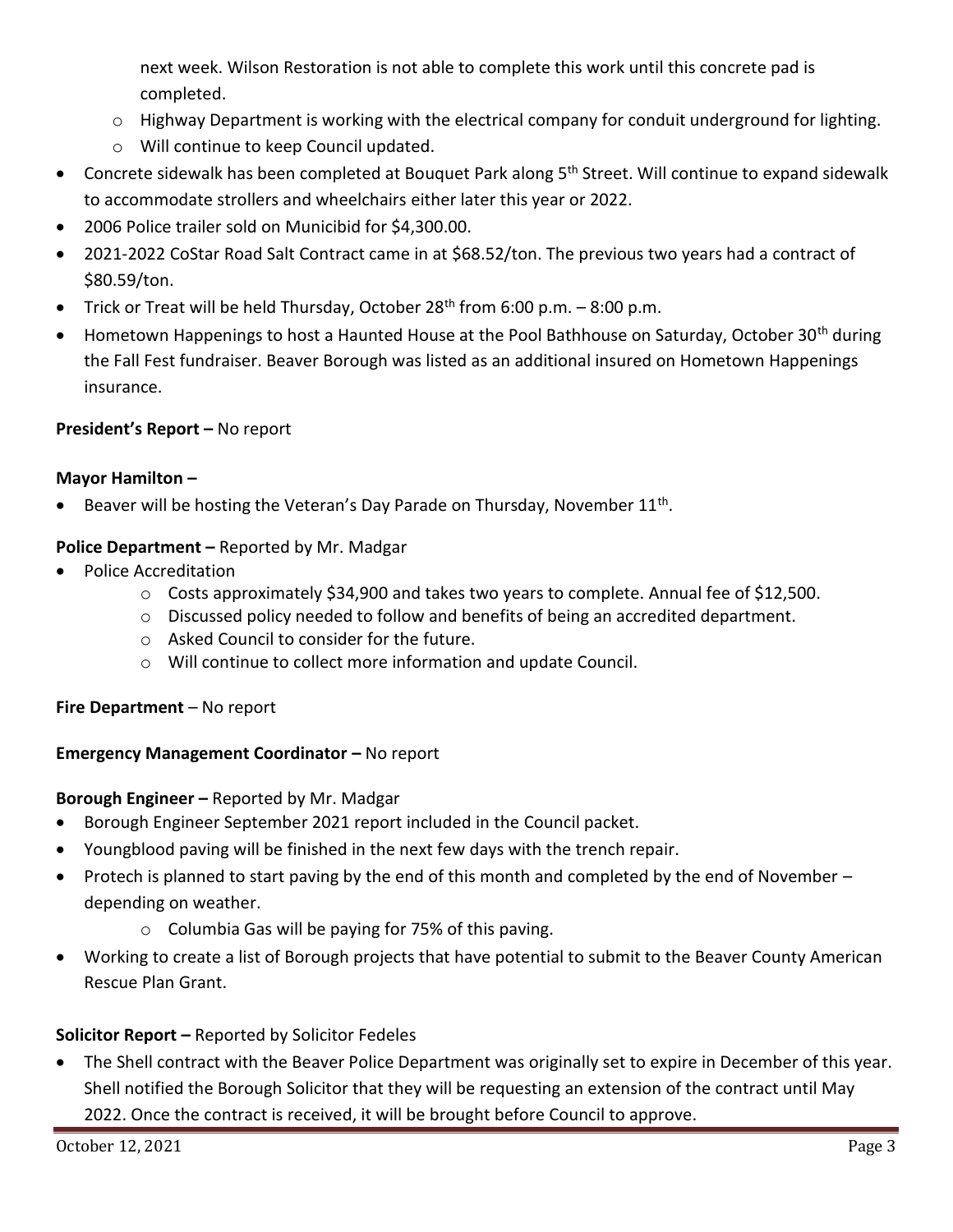- Ms. McKean Asked for an update regarding the Methodist Church.
	- o Solicitor Fedeles is not aware of this issue.
	- $\circ$  Mr. Martone is working with the individual to submit the missing information needed to go before the Zoning Hearing Board to request a variance. A Zoning Hearing Board meeting has not been scheduled.

**Finance –** Reported by Mr. Perini

- Reviewed the 2022 Preliminary Budget
- Discussed potentially increasing the Business Privilege Tax License and Mercantile Tax License fees from \$2.00 to \$65.00 to keep pace with surrounding communities.
	- $\circ$  Solicitor Fedeles This amount will need to be determined by November so it can be advertised and voted on before January 1, 2022.
	- o Discussion will continue at the October Work Session.
	- $\circ$  Ms. McKean requested that the Chambre of Commerce be notified of this potential change.

# **Motions**

# **Motion – Zoning Hearing Board Solicitor**

*Motion by Mr. Deelo, I move that Beaver Borough Council appoint Attorney George M. Patterson as the Borough of Beaver Zoning Hearing Board Solicitor at a rate of \$125/hour effective October 7, 2021. Seconded by Ms. McKean. Voice vote passed unanimously.*

# **Motion – Bobcat Invoice**

*Motion by Mr. Bovalino, I move that Beaver Borough Council approve the attached Bobcat of Pittsburgh Invoice #2441789 dated August 24, 2021 in the amount of \$10,036.08 for a hydraulic breaker, hose kit, mounting cap and mounting frame. Seconded by Ms. King. Voice vote passed unanimously.*

# **Motion – Purchase of Two Police Vehicles**

*Motion by Mr. Sebastian, I move that Beaver Borough Council approve the attached Laurel Auto Group, Inc. quote dated September 21, 2021 for two 2022 Ford Interceptor SUV police vehicles in the amount of \$68,720. Estimated delivery date is the first quarter of 2022. This is part of the established rotation. Seconded by Mr. Perini. Voice vote passed unanimously.*

# **Motion – Purchase of Highway Vehicle**

*Motion by Mr. Bovalino, I move that Beaver Borough Council approve the attached Laurel Auto Group, Inc. quote dated September 21, 2021 for a 2022 Ford F150 highway vehicle in the amount of \$36,780. Estimated delivery date is the first quarter of 2022.*